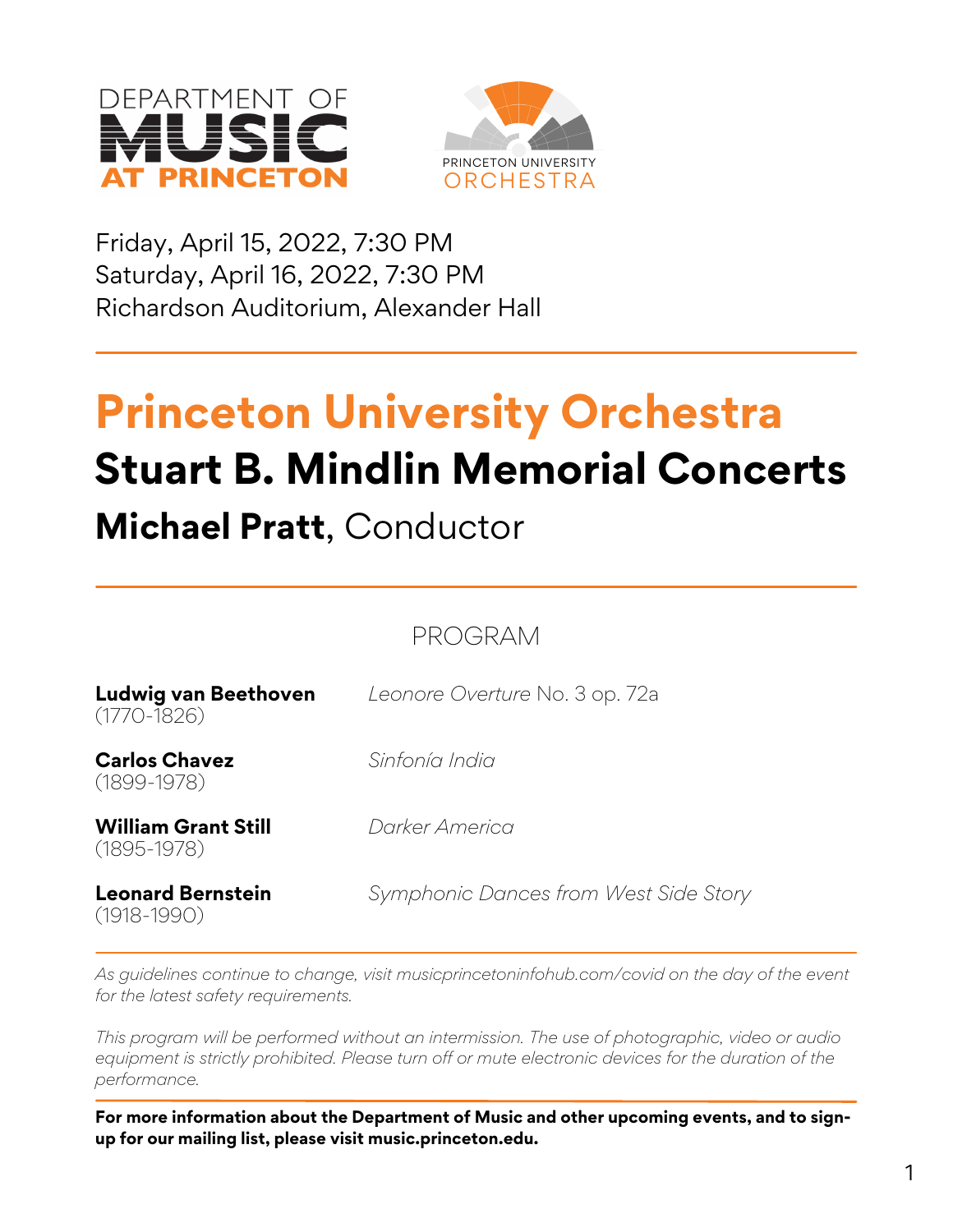### PROGRAM NOTES

Welcome to tonight's Stuart B. Mindlin concert, which celebrates the life of a local citizen and a stalwart member of the Princeton University Orchestra for many years until his accidental death in 1988. He befriended many generations of Princeton students and was an exemplar of the revered idea of "town and gown."

Whether by intent or serendipity, each work on tonight's concert speaks directly to struggles we face today, as this is being written, which sometimes come down to life and death itself. the struggles against tyranny, racism, intolerance toward diverse backgrounds.

Beethoven's paean to liberty and love, *Fidelio*, had several lives, one of which is represented tonight. *Leonore No.3* is the overture intended for the second version which was mounted in Vienna in 1806. (The third version from 1814 is the one that holds the world's stages now.) Tonight's overture exists with immense power as a concert piece. One of the most dramatic single works in all of Western music, its stirring trumpet call and blazing finish is a call to courage in the face of a struggle for freedom every bit as desperate in April 2022 as it was in the face of Bonaparte.

*Sinfonía India* (1936) is the second symphony by the Mexican composer Carlos Chavez. In one movement, every note in the compact work is a setting of melodies and dances of native American nations of Northern Mexico. All of it high energy and joyous, it does not take many hearings to feel in one's bones the same fundamental responses to crackling rhythm and soaring melody that move us in the music of European composers of the early twentieth century. Those tribes whose music Chavez captured and set are doubtless long dispersed, but Chavez reminds us memorably of what we have lost.

*Darker America* is a symphonic poem from 1924. William Grant Still was a revered figure in the Harlem Renaissance, breaking important racial barriers as the first Black composer to have an opera performed in a major house for a national broadcast and the first to conduct a major orchestra. In his own words:

*Darker America*, as its title suggests, is representative of the American Negro. His serious side is presented and is intended to suggest the triumph of a people over their sorrows through fervent prayer. At the beginning the theme of the American Negro is announced by the strings in unison. Following a short development of this, the English horn announces the sorrow theme which is followed immediately by the theme of hope, given to muted brass accompanied by strings and woodwind. The sorrow theme returns treated differently, indicative of more intense sorrow as contrasted to passive sorrow indicated at the initial appearance of the theme. Again hope appears and the people seem about to rise above their troubles. But sorrow triumphs. Then the prayer is heard (given to oboe); the prayer of numbed rather than anguished souls. Strongly contrasted moods follow, leading up to the triumph of the people near the end, at which point the three principal themes are combined.

*West Side Story* is in the front of conversations about American culture today because of the lavish Steven Spielberg film, but the painful issues it addresses are lasting and unforgiving. Inspired by *Romeo and Juliet* and molded into arguably the apex of American musical theater by three geniuses, Leonard Bernstein, Stephen Sondheim, and Jerome Robbins, it addresses an origin that Shakespeare does not—what is the fight about? We never learn why the Montagues and Capulets are at each other's throats, but there is no doubt about what spurs the Jets and Sharks: intolerance and racism. A truce of sorts takes place at the end as the rival gangs unite to bear Tony's body away, but Bernstein musically keeps open the question of whether or not this will change anything, with the last word given to a bass note that is dissonant to the sweet quote in the upper winds from "Somewhere."

*Symphonic Dances from West Side Story* is a montage of song and dance, orchestrated using the musical version of the first film. It premiered the same year as the Robert Wise film, 1961.





**Scan this QR code with your smartphone to access an expanded program with bios, notes, and more.**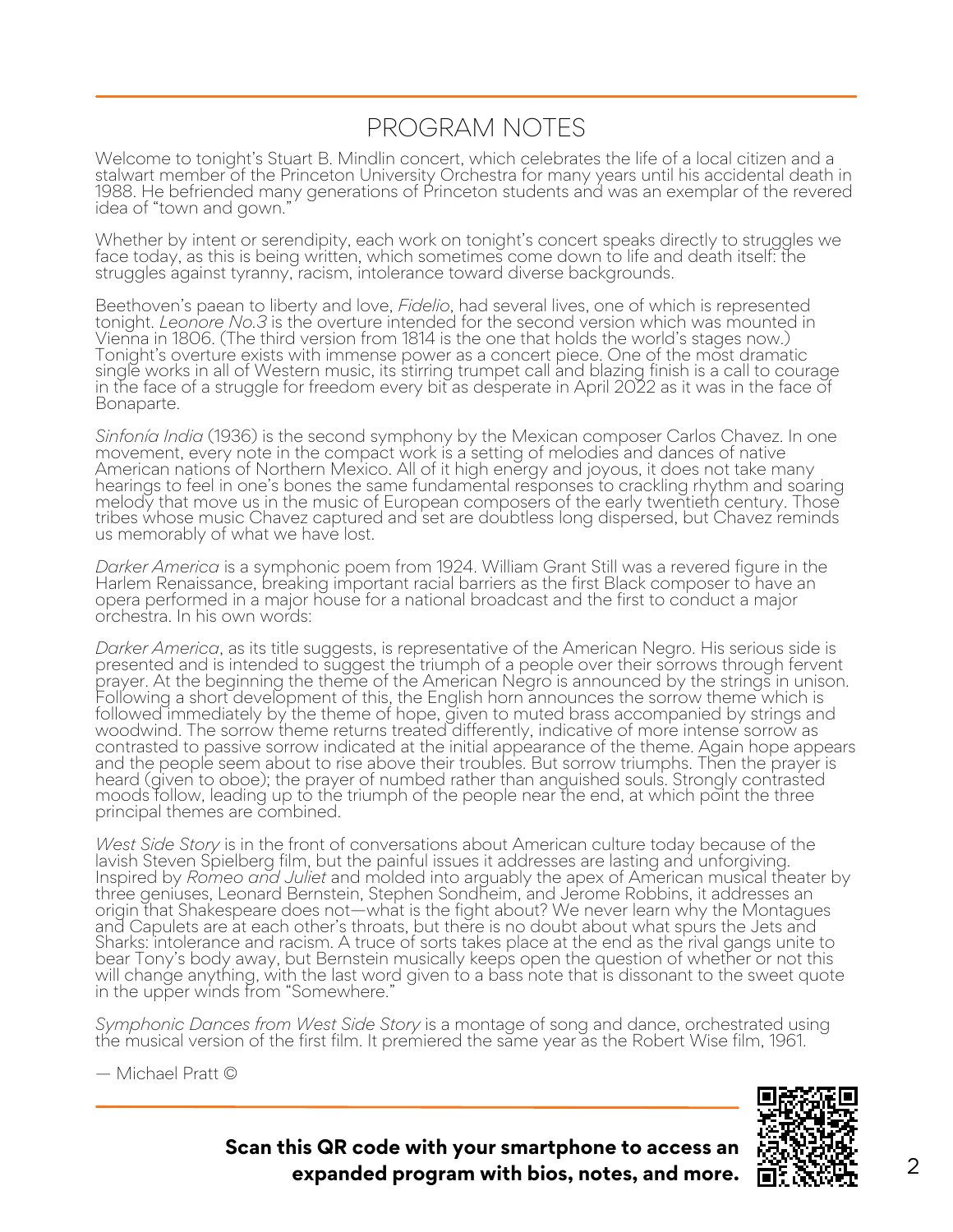## ABOUT

#### **MICHAEL PRATT**

The 2021-2022 season marks 44 years since Michael Pratt came to Princeton to conduct the Princeton University Orchestra—a relationship that has resulted in the ensemble's reputation as one of the finest university orchestras in the United States.

He is credited by his colleagues and generations of students in being the architect of one of the finest music programs in the country: Princeton University's Program in Music Performance. Pratt has served as the director of this certificate program since its inception in 1991, and its international reputation has solidified Princeton University's standing as a vibrant home for students who are both musically and academically gifted. Pratt also established a partnership with the Royal College of Music in London that sends Princeton students to study abroad at this prestigious conservatory, and co-founded the Richardson Chamber Players, which affords opportunities for students to perform alongside performance faculty in chamber music concerts.

Over the years, he has guided many generations of Princeton students through a remarkable variety of orchestral and operatic literature, from early Baroque Italian opera through symphonies of Mahler to the latest compositions by students and faculty. He has led the Princeton University Orchestra on eleven European tours. Under Pratt, the orchestra has also participated in major campus collaborations with the University's Theater and Dance programs in such works as the premieres of Prokofiev's *Le pas d'acier* and *Boris Godunov*, a revival of Richard Strauss's setting of the Molière classic, *Le Bourgeois gentilhomme*, and a full production of *A Midsummer Night's Dream*, with all of Mendelssohn's incidental music.

Pratt was educated at the Eastman School of Music and Tanglewood, and his teachers and mentors have included Gunther Schuller, Leonard Bernstein, Gustav Meier, and Otto Werner Mueller.

In March 2018, he was awarded an honorary membership to the Royal College of Music, London (HonRCM) by HRH The Prince of Wales. At Princeton's Commencement in 2019, he was awarded the President's Award for Distinguished Teaching by President Christopher Eisgruber.